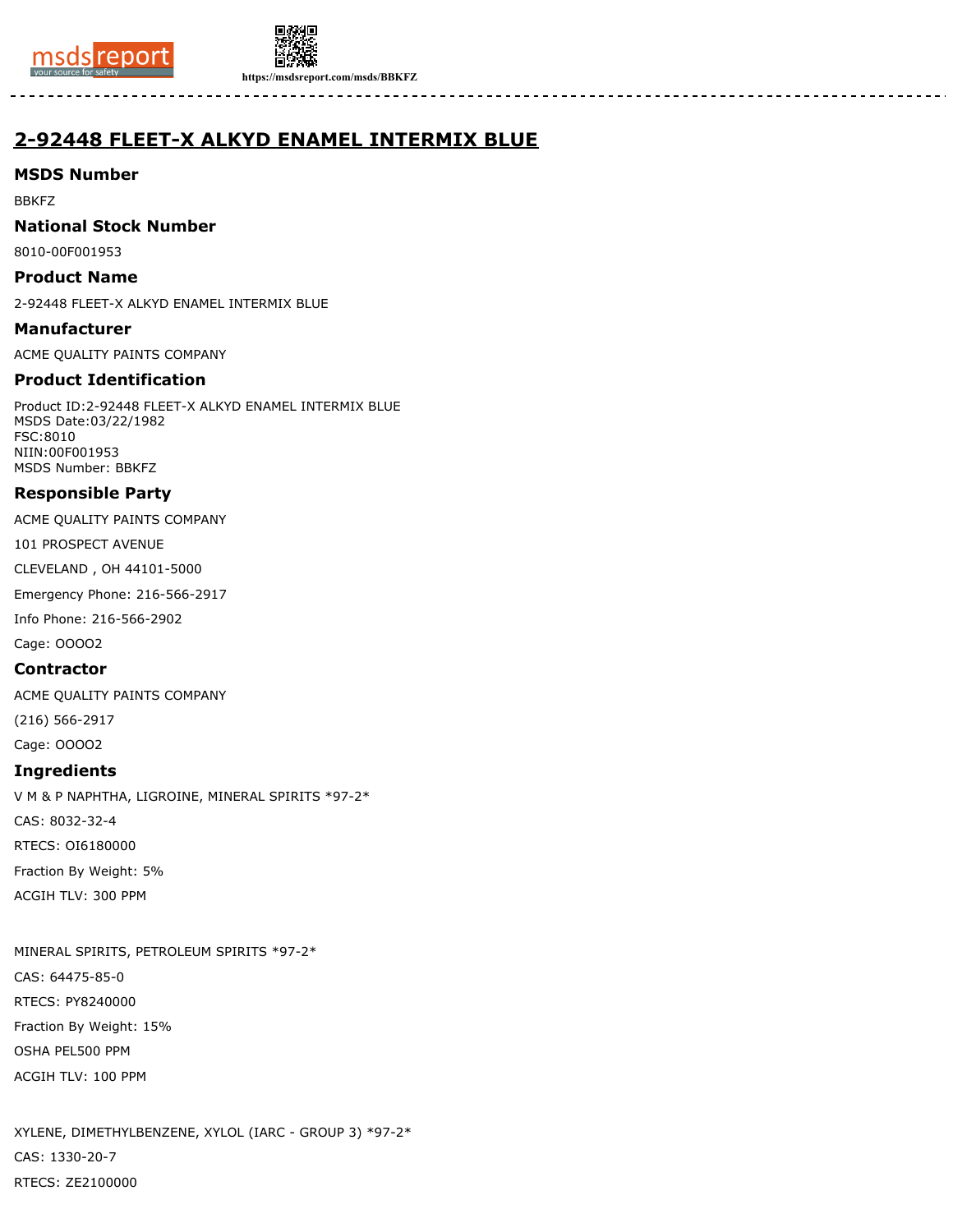



**https://msdsreport.com/msds/BBKFZ**

Fraction By Weight: 5% OSHA PEL100 PPM ACGIH TLV: 100 PPM, SKIN EPA Report Quantity: 1000 LBS DOT Report Quantity: 1000 LBS

AROMATIC NAPHTHA CAS: 8030-30-6 Fraction By Weight: 15% ACGIH TLV: 100 PPM

O-CRESOL \*97-2\* CAS: 95-48-7 RTECS: GO6300000 Fraction By Weight: OSHA PEL22 MG/CUM ACGIH TLV: 5 PPM EPA Report Quantity: 1000 LBS DOT Report Quantity: 1000 LBS

LEAD (ANIMAL CARCINOGEN BY ACGIH, IARC CARC GROUP 2B)

CAS: 7439-92-1

RTECS: OF7525000

Fraction By Weight: 0.26%

ACGIH TLV: 0.15 MG/CUM

EPA Report Quantity: 1 LB

DOT Report Quantity: 1 LB

#### **Hazards**

Routes of Entry: Inhalation:YES Skin:NO Ingestion:NO Reports of Carcinogenicity:NTP:NO IARC:YES OSHA:NO Health Hazards Acute and Chronic:SKIN: MAY CAUSE IRRITATION. INHALATION: MAY CAUSE UPPER RESPIRATORY SYSTEM IRRITATION. IN A CONFINED AREA, VAPORS IN HIGH CONCENTRATION ARE ANESTHETIC. Explanation of Carcinogenicity:SEE INGREDIENTS. Effects of Overexposure:IRRITATION, LIGHTHEADEDNESS, STAGGERING GAIT.

#### **First Aid**

First Aid:INHALATION: REMOVE TO FRESH AIR. RESTORE BREATHING. KEEP WARM & QUIET. EYES/SKIN: FLUSH W/COPIOUS QUANTITIES OF WATER FOR 15 MINS. OBTAIN MEDICAL ATTENTION IN ALL CASES.

#### **Fire Fighting**

Flash Point Method:PMCC Flash Point:70F Lower Limits:0.7 Extinguishing Media:CO2, DRY CHEMICAL, FOAM. Fire Fighting Procedures:WEAR A SCBA & FULL PROTECTIVE EQUIPMENT. WATER SPRAY MAY BE INEFFECTIVE BUT MAY BE USED TO COOL CONTAINERS. IF WATER IS USED, FOG NOZZLES ARE PREFERABLE. Unusual Fire/Explosion Hazard:CLOSED CONTAINERS MAY EXPLODE WHEN